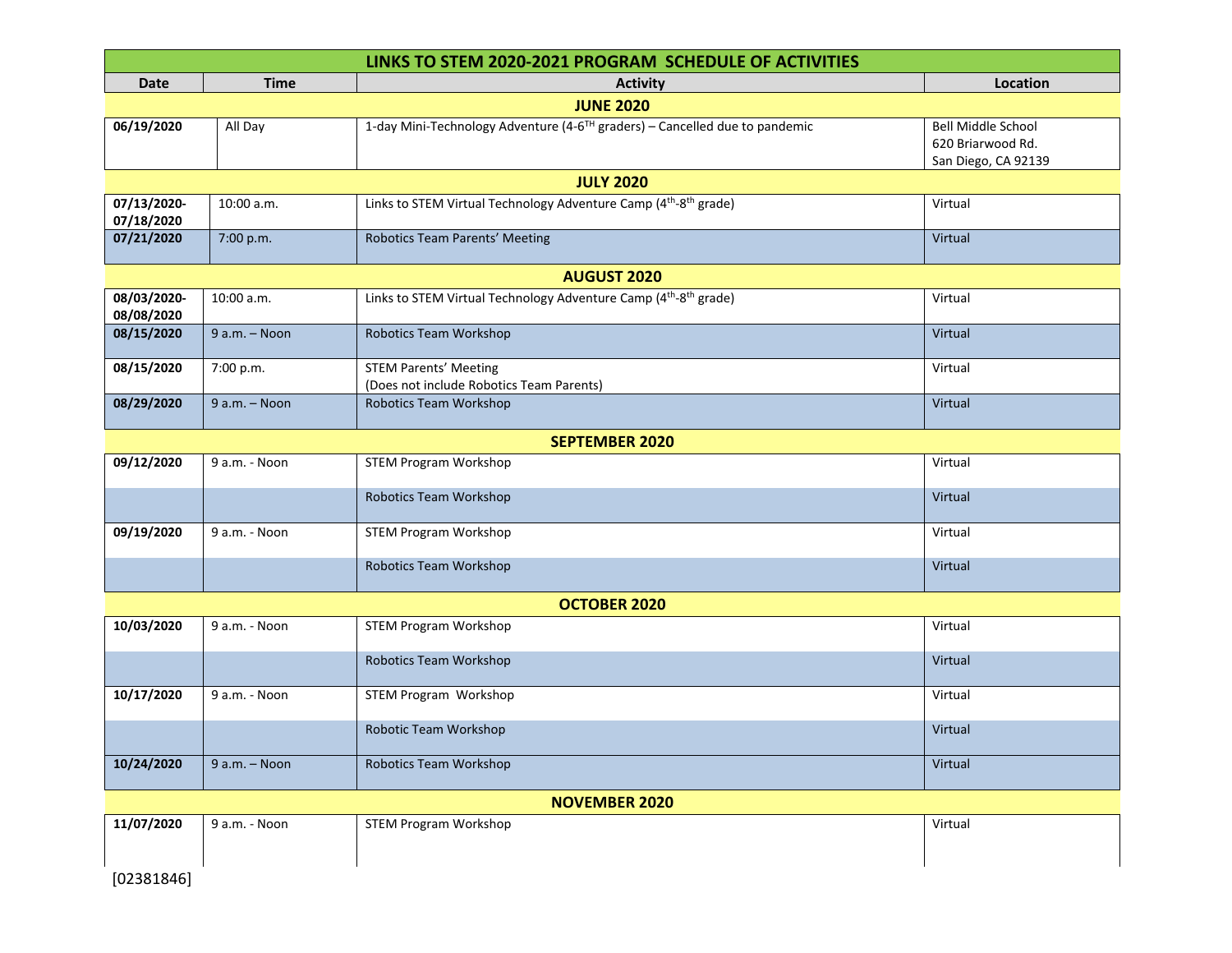| <b>NOVEMBER 2020</b> |                     |                                                                          |                       |  |  |
|----------------------|---------------------|--------------------------------------------------------------------------|-----------------------|--|--|
|                      | 8 a.m. - 5 p.m.     | <b>Robotics Team Workshop</b>                                            | Virtual               |  |  |
| 11/21/2020           | 9 a.m. - Noon       | <b>STEM Program Workshop</b>                                             | Virtual               |  |  |
|                      |                     | Robotics Team Workshop                                                   | Virtual               |  |  |
|                      |                     | <b>DECEMBER 2020</b>                                                     |                       |  |  |
| 12/05/2020           | 9 a.m. - Noon       | <b>STEM Program Workshop</b>                                             | Virtual               |  |  |
|                      |                     | Robotics Team Workshop                                                   | Virtual               |  |  |
| 12/12/2020           | 9 a.m. - Noon       | <b>STEM Program Workshop</b>                                             | Virtual               |  |  |
|                      |                     | Robotics Team Workshop                                                   | Virtual               |  |  |
| <b>JANUARY 2021</b>  |                     |                                                                          |                       |  |  |
| 01/09/2021           | 9 a.m. - Noon       | <b>STEM Program Workshop</b>                                             | <b>Francis Parker</b> |  |  |
|                      |                     | Robotics Team Workshop                                                   | <b>Francis Parker</b> |  |  |
| 01/23/2021           | 9 a.m. - Noon       | <b>STEM Program Workshop</b>                                             | <b>Francis Parker</b> |  |  |
|                      |                     | Robotics Team Workshop                                                   | <b>Francis Parker</b> |  |  |
|                      | 9 a.m. - 10:30 a.m. | <b>STEM Parents' Meeting</b><br>(Does not include Robotics Team Parents) | <b>Francis Parker</b> |  |  |
| <b>FEBRUARY 2021</b> |                     |                                                                          |                       |  |  |
| 02/06/2021           | 9 a.m. - Noon       | <b>STEM Program Workshop</b>                                             | Francis Parker        |  |  |
|                      |                     | Robotics Team Workshop                                                   | <b>Francis Parker</b> |  |  |
| 02/27/2021           | TBD                 | <b>STEM Program Science Fair</b>                                         | <b>TBD</b>            |  |  |
|                      |                     | Robotics Team Workshop                                                   | <b>Francis Parker</b> |  |  |
| <b>MARCH 2021</b>    |                     |                                                                          |                       |  |  |
| 03/06/2021           | 10 a.m. - 1:30 p.m. | STEM Program FIELD TRIP - Science Expo                                   | Petco Park            |  |  |
|                      |                     | Robotics Team Workshop                                                   | <b>Francis Parker</b> |  |  |
| <b>TBD</b>           | <b>TBD</b>          | Robotics Team Spring Showdown Competition                                | Legoland              |  |  |